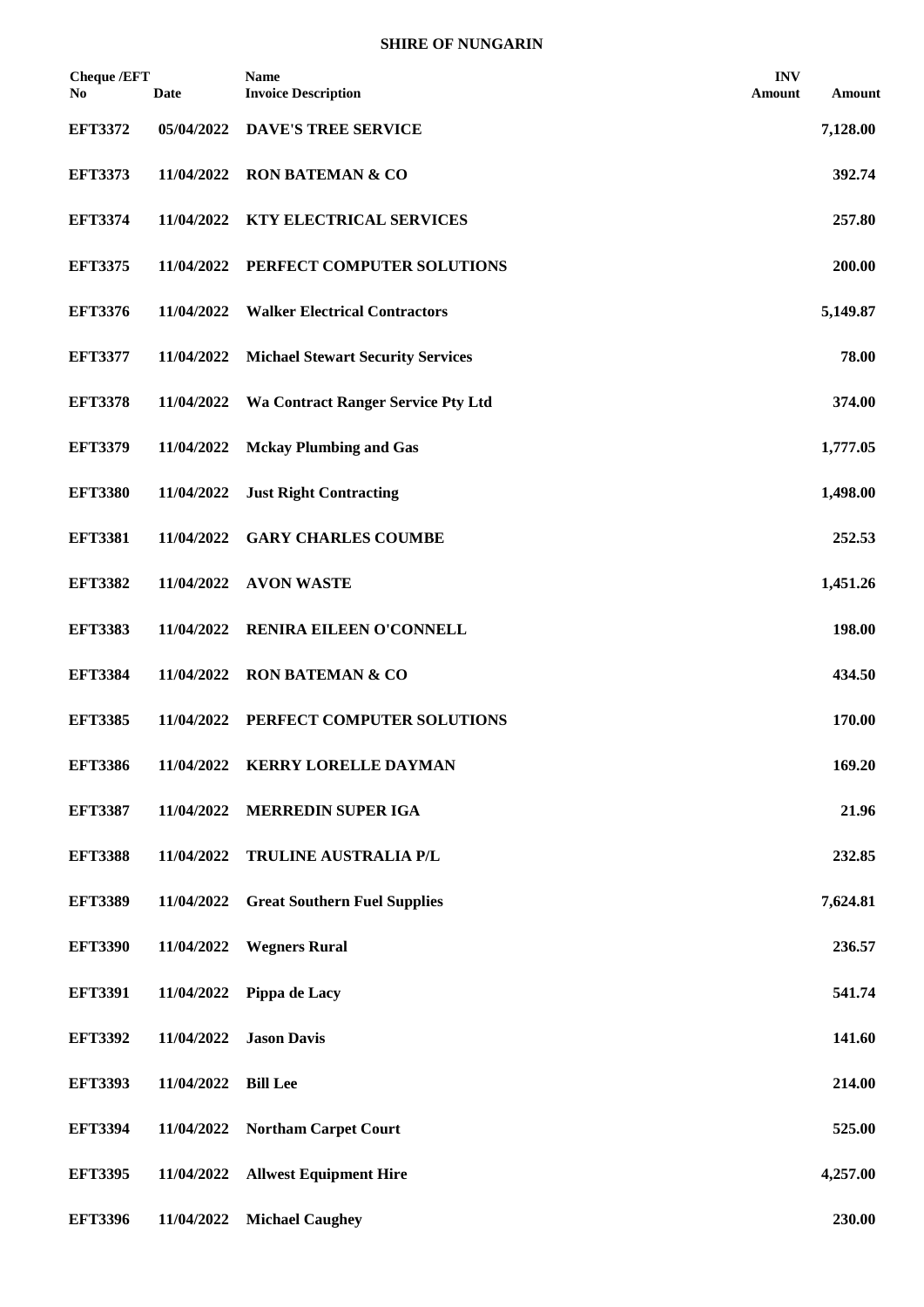| <b>Cheque /EFT</b><br>No | Date       | <b>Name</b><br><b>Invoice Description</b> | <b>INV</b><br>Amount | Amount    |
|--------------------------|------------|-------------------------------------------|----------------------|-----------|
| <b>EFT3397</b>           | 11/04/2022 | <b>Dowsing Group Pty Ltd</b>              |                      | 10,136.50 |
| <b>EFT3398</b>           | 11/04/2022 | <b>KLEENHEAT GAS</b>                      |                      | 301.16    |
| <b>EFT3399</b>           | 14/04/2022 | <b>RON BATEMAN &amp; CO</b>               |                      | 346.39    |
| <b>EFT3400</b>           | 14/04/2022 | <b>McLeods Barristers and Solicitors</b>  |                      | 800.33    |
| <b>EFT3401</b>           | 14/04/2022 | <b>Darren Long Consulting</b>             |                      | 1,980.00  |
| <b>EFT3402</b>           | 14/04/2022 | <b>Toll Transport Pty Ltd</b>             |                      | 252.53    |
| <b>EFT3403</b>           | 14/04/2022 | TWO DOGS HOME HARDWARE                    |                      | 63.34     |
| <b>EFT3404</b>           | 14/04/2022 | <b>SHIRE OF TRAYNING</b>                  |                      | 4,325.29  |
| <b>EFT3405</b>           | 14/04/2022 | <b>MERREDIN TELEPHONE SERVICES</b>        |                      | 8,686.46  |
| <b>EFT3406</b>           | 14/04/2022 | MERREDIN SUPER IGA                        |                      | 42.55     |
| <b>EFT3407</b>           | 14/04/2022 | <b>Beacon Equipment</b>                   |                      | 149.60    |
| <b>EFT3408</b>           | 14/04/2022 | <b>Palm Plumbing</b>                      |                      | 794.21    |
| <b>EFT3409</b>           | 14/04/2022 | <b>NewScape Design Group</b>              |                      | 12,535.00 |
| <b>EFT3410</b>           | 14/04/2022 | <b>HBP Services WA</b>                    |                      | 158.40    |
| <b>EFT3411</b>           |            | 14/04/2022 Dowsing Group Pty Ltd          |                      | 36,397.90 |
| <b>EFT3412</b>           | 14/04/2022 | <b>Esp Security Group</b>                 |                      | 228.80    |
| <b>EFT3413</b>           | 22/04/2022 | <b>OFFICE WORKS DIRECT</b>                |                      | 4,837.95  |
| <b>EFT3414</b>           | 22/04/2022 | <b>WestWide Auto Electrics</b>            |                      | 2,810.50  |
| <b>EFT3415</b>           | 22/04/2022 | <b>Molivi Construction Pty Ltd</b>        |                      | 36,249.18 |
| <b>EFT3416</b>           | 22/04/2022 | <b>Combined Tyres</b>                     |                      | 4,298.80  |
| <b>EFT3417</b>           | 22/04/2022 | <b>OFFICE WORKS DIRECT</b>                |                      | 298.95    |
| <b>EFT3418</b>           | 22/04/2022 | MERREDIN SUPER IGA                        |                      | 20.18     |
| <b>EFT3419</b>           | 22/04/2022 | AIT SPECIALISTS PTY LTD                   |                      | 154.99    |
| <b>EFT3420</b>           | 22/04/2022 | <b>ABCO Products</b>                      |                      | 66.92     |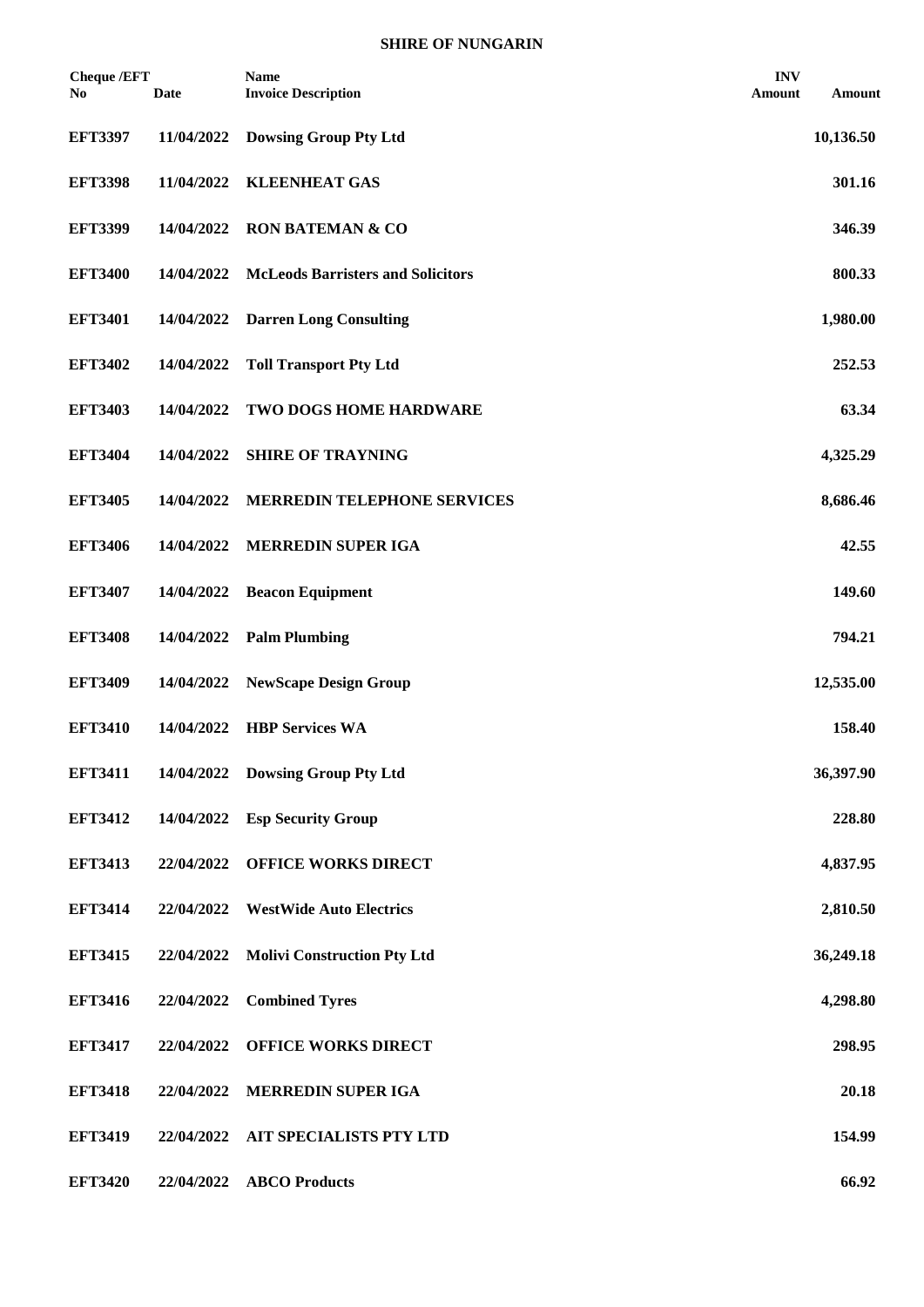| <b>Cheque /EFT</b><br>No. | <b>Date</b> | <b>Name</b><br><b>Invoice Description</b>             | <b>INV</b><br>Amount<br>Amount |
|---------------------------|-------------|-------------------------------------------------------|--------------------------------|
| <b>EFT3421</b>            | 22/04/2022  | <b>Nungarin Community Resource Centre</b>             | 110.00                         |
| <b>EFT3422</b>            | 22/04/2022  | <b>Wheatbelt Uniforms Signs and Safety</b>            | 680.63                         |
| <b>EFT3423</b>            | 22/04/2022  | <b>Mckenzie Family Funerals</b>                       | 365.00                         |
| <b>EFT3424</b>            | 22/04/2022  | <b>Just Right Contracting</b>                         | 1,760.00                       |
| <b>EFT3425</b>            | 29/04/2022  | <b>BAKER, ALISON GAIL</b>                             | 80.00                          |
| <b>EFT3426</b>            | 29/04/2022  | <b>BOC GASES</b>                                      | 41.01                          |
| <b>EFT3427</b>            | 29/04/2022  | <b>Toll Transport Pty Ltd</b>                         | 11.01                          |
| <b>EFT3428</b>            | 29/04/2022  | <b>RON BATEMAN &amp; CO</b>                           | 185.03                         |
| <b>EFT3429</b>            | 29/04/2022  | <b>ROSS'S DIESEL SERVICE</b>                          | 432.00                         |
| <b>EFT3430</b>            | 29/04/2022  | <b>Hersey's Safety</b>                                | 1,090.63                       |
| <b>EFT3431</b>            | 29/04/2022  | PERFECT COMPUTER SOLUTIONS                            | 382.50                         |
| <b>EFT3432</b>            | 29/04/2022  | <b>DOWNER EDI WORKS PTY LTD</b>                       | 21,273.45                      |
| <b>EFT3433</b>            | 29/04/2022  | <b>ABCO</b> Products                                  | 113.95                         |
| <b>EFT3434</b>            | 29/04/2022  | R MUNNS ENGINEERING CONSULTING SERVICES               | 7,868.38                       |
| <b>EFT3435</b>            | 29/04/2022  | <b>Wheatbelt Refrigeration &amp; Air-Conditioning</b> | 341.66                         |
| <b>EFT3436</b>            | 29/04/2022  | <b>Newground Water Services Pty Ltd</b>               | 968.00                         |
| <b>EFT3437</b>            | 29/04/2022  | <b>Jmt Mechanic Services</b>                          | 385.00                         |
| <b>EFT3438</b>            | 29/04/2022  | <b>Crystal Clear Aquatics</b>                         | 1,393.34                       |
| <b>EFT3439</b>            | 29/04/2022  | Professional Irrigation & Trenching Services Pty Ltd  | 198.00                         |
| <b>EFT3440</b>            | 29/04/2022  | <b>Smec Australia Pty Ltd</b>                         | 6,270.00                       |
| <b>EFT3441</b>            | 29/04/2022  | <b>Merredin Auto Dismantlers &amp; Towing</b>         | 880.00                         |
| 16904                     | 11/04/2022  | <b>TELSTRA CORPORATION</b>                            | 696.56                         |
| 16905                     | 11/04/2022  | <b>WATER CORPORATION</b>                              | 741.41                         |
| 16906                     | 11/04/2022  | <b>SYNERGY</b>                                        | 5,445.80                       |
| 16906                     | 11/04/2022  | <b>SYNERGY</b>                                        | 5,445.80                       |
| 16907                     | 11/04/2022  | <b>WATER CORPORATION</b>                              | 5.39                           |